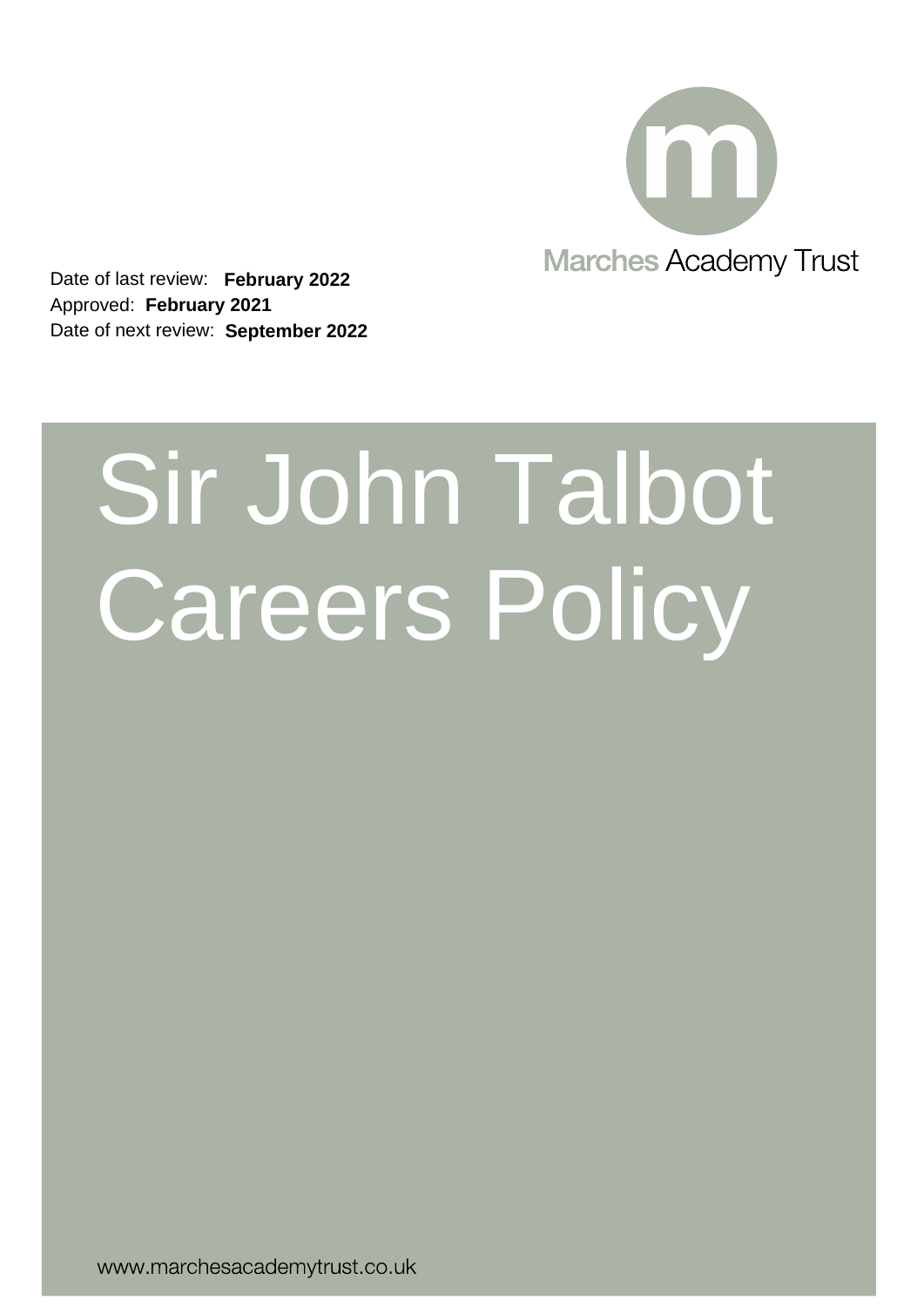# **Contents**

| 1.   |  |
|------|--|
| 2.   |  |
| 3.   |  |
| 3.1. |  |
| 3.2. |  |
| 3.3. |  |
| 3.4. |  |
| 4.   |  |
| 5.   |  |
| 6.   |  |
| 7.   |  |
| 8.   |  |
| 9.   |  |
| 10.  |  |
| 11.  |  |
| 12.  |  |
| 13.  |  |
| 14.  |  |
| 15.  |  |
| 16.  |  |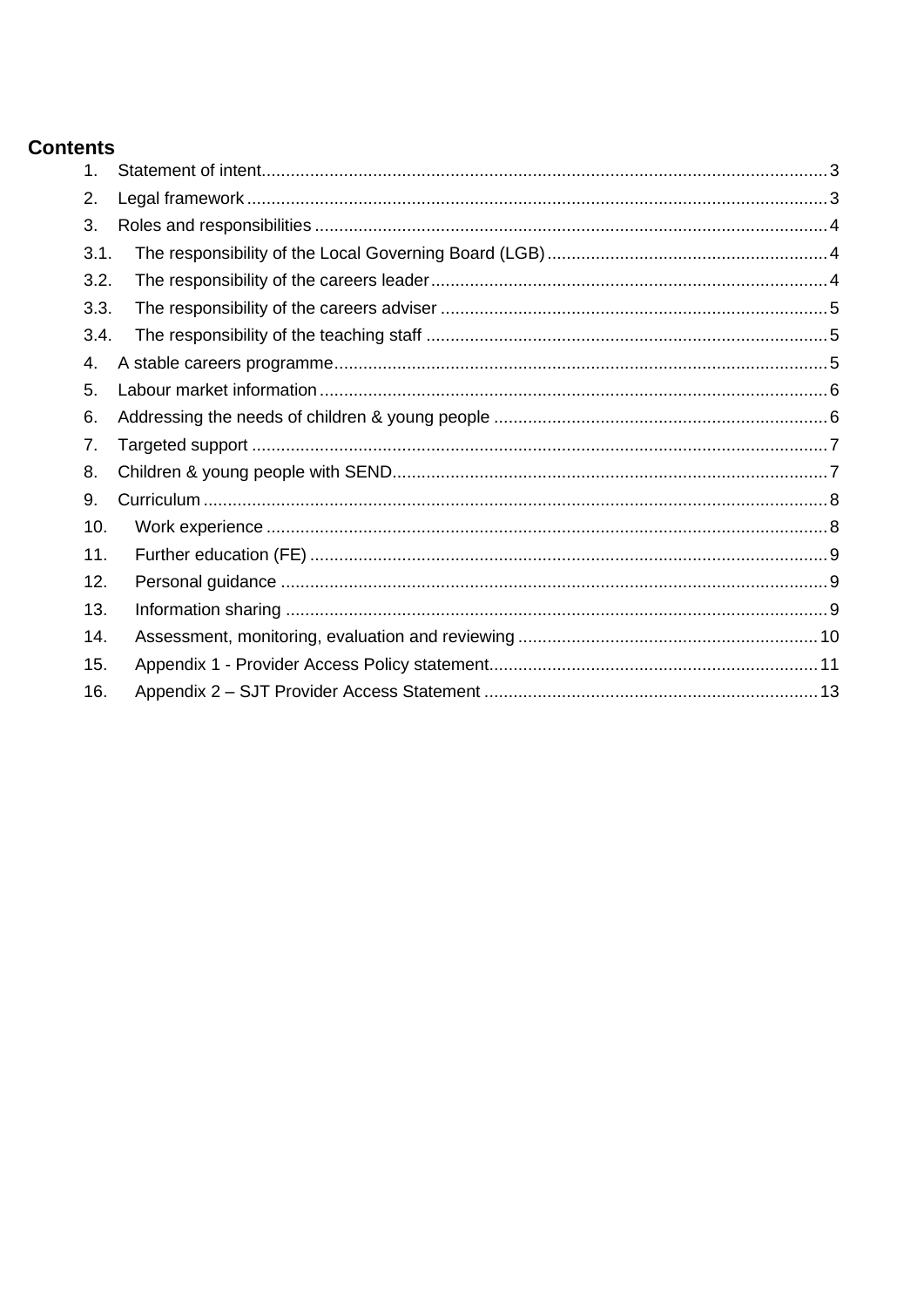# <span id="page-2-0"></span>**1. Statement of intent**

The Marches Academy Trust (The Trust) is committed to providing children & young people (CYP) with the knowledge, skills and understanding they need to lead confident and independent lives. We want our CYP to be able to make informed decisions about next steps in education and future careers. This supports social mobility by improving opportunities for all young people, especially those from disadvantaged backgrounds and those with special educational needs and disabilities.

We aim to instil in our CYP a love of lifelong learning, so they can keep on improving and developing their skills over their lifetimes, sustain employability and achieve personal and economic wellbeing throughout their lives. We also aim to enable CYP to feel positive about themselves, improve their motivation and raise their aspirations.

Advice and guidance will be impartial and will take into account the CYP's best interests. Equal opportunities will be actively promoted, and stereotypes challenged.

This policy is underpinned by Sections 42A and 45A of the Education Act 1997, and has due regard to the DfE's statutory guidance, 'Careers guidance and access for education and training providers', which was last updated in October 2018.

The main aims of careers provision at the Trust are to:

- Prepare CYP for life post-education.
- Develop an understanding of different career paths.
- Develop an understanding of the differences between school and work.
- Inspire CYP to pursue and achieve their dreams.
- Help CYP to access information on the full range of post-16 education and training opportunities.
- Support CYP after leaving school.
- Offer targeted support for vulnerable and disadvantaged young people.
- <span id="page-2-1"></span>■ Instil a healthy attitude towards work.

# **2. Legal framework**

This policy has due regard to legislation and statutory guidance, including, but not limited to, the following:

- DfE 'Careers guidance and access for education and training providers' 2018
- Education Act 1997
- Education and Skills Act 2008
- School Information (England) Regulations 2008
- Apprenticeships, Skills, Children and Learning Act 2009
- Equality Act 2010
- Children and Families Act 2014
- Technical and Further Education Act 2017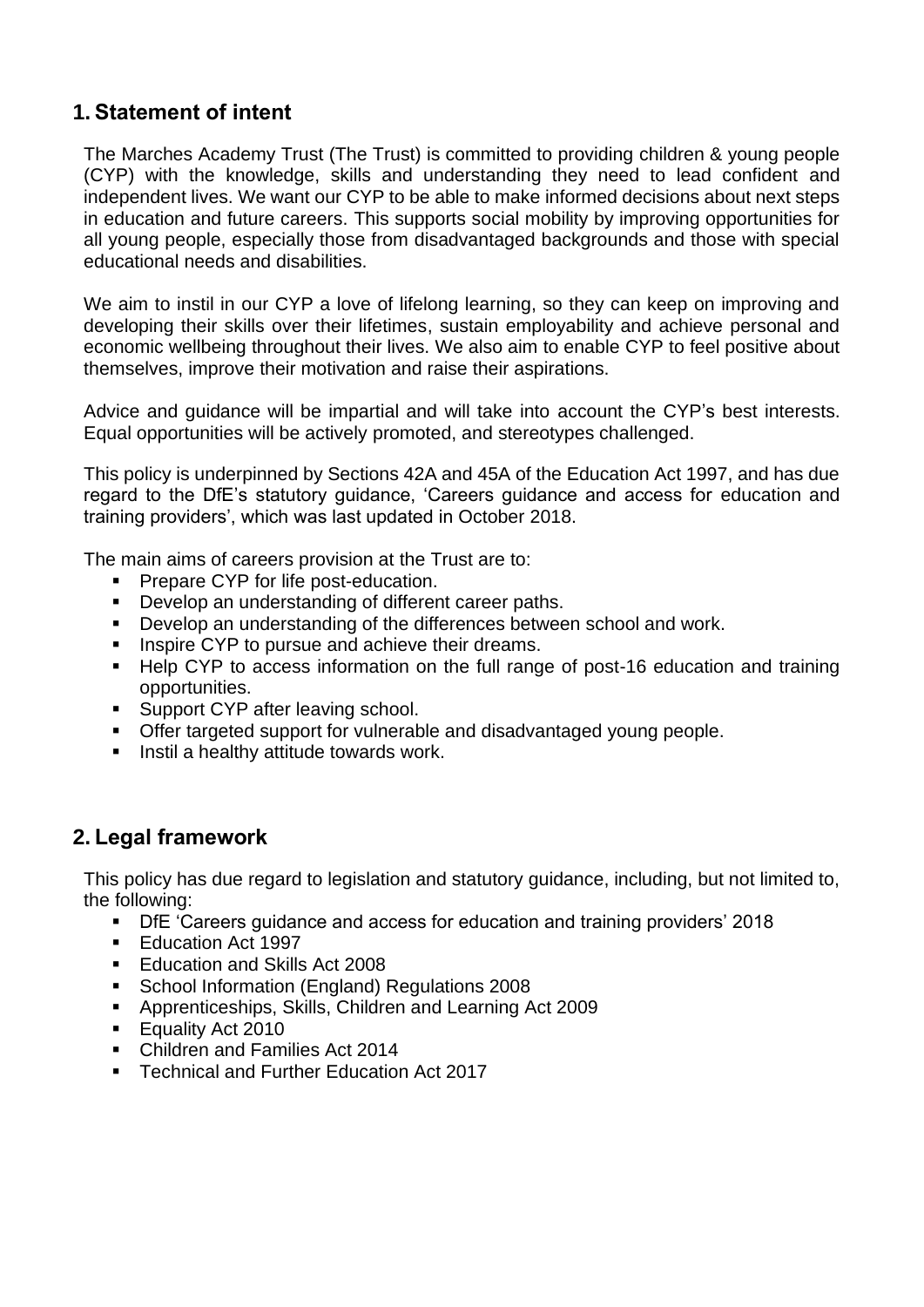# <span id="page-3-0"></span>**3. Roles and responsibilities**

## <span id="page-3-1"></span>**3.1.The responsibility of the Local Governing Board (LGB)**

- Ensuring that all registered CYP at the school are provided with independent careers guidance from Year 7 to Year 13.
- Ensuring that arrangements are in place to allow a range of education and training providers to access all CYP in this range and inform them about approved technical education qualifications and apprenticeships.
- Ensuring that the independent careers guidance is presented in an impartial manner, showing no bias or favouritism towards a particular institution, education or work option.
- Ensuring that the quidance includes information on the range of education or training options, including apprenticeships and technical education routes.
- Ensuring that the Careers Policy does not discriminate on any grounds, including but not limited to: ethnicity/national origin, culture, religion, gender, disability or sexual orientation.
- Providing clear advice and guidance to the Headteacher on which they can base a strategy for careers education and guidance which meets the school's legal requirements.

## <span id="page-3-2"></span>**3.2.The responsibility of the careers leader**

- Managing the provision of careers information.
- **E.** Liaising with the Headteacher and the careers adviser to implement and maintain effective careers guidance.
- Liaising with the PSHE leader and other subject leaders to plan careers education in the curriculum.
- **EXEL 12** Liaising with tutorial managers, mentors and the SENCO to identify CYP needing guidance.
- Referring CYP to careers advisers.
- **Establishing, maintaining and developing links with further education colleges,** universities, apprenticeship providers and employers.
- **•** Providing CYP with effective careers guidance and supporting social mobility by improving opportunities for all young people.
- Supporting teachers of careers education and tutors by providing initial information and advice.
- Monitoring teaching and learning in careers education, and the access to and take up of career guidance.
- **EXEDERITH** Advising senior leadership on policy, strategy and resources for careers education, information, advice and guidance (CEIAG).
- **Preparing and implementing a development plan for CEIAG.**
- Reviewing and evaluating the programme of CEIAG.
- Encouraging the training of school staff to promote careers guidance to their CYP.
- **EXEDEE IS Using the [Gatsby Benchmarks](http://www.gatsby.org.uk/education/focus-areas/good-career-guidance) to improve the school's careers provision and ensure** compliance with legal duties, with an ultimate aim to meet all benchmarks.
- Allowing CYP to have access to providers of technical education, such as colleges, and apprenticeships to ensure every CYP is well-informed about their future options at every stage.
- **EXECT** Using the [Compass tool](https://www.careersandenterprise.co.uk/schools-colleges/about-compass) for self-evaluating the careers provision the school offers.
- Publishing details of the school's careers programme and a policy statement on provider access on its website.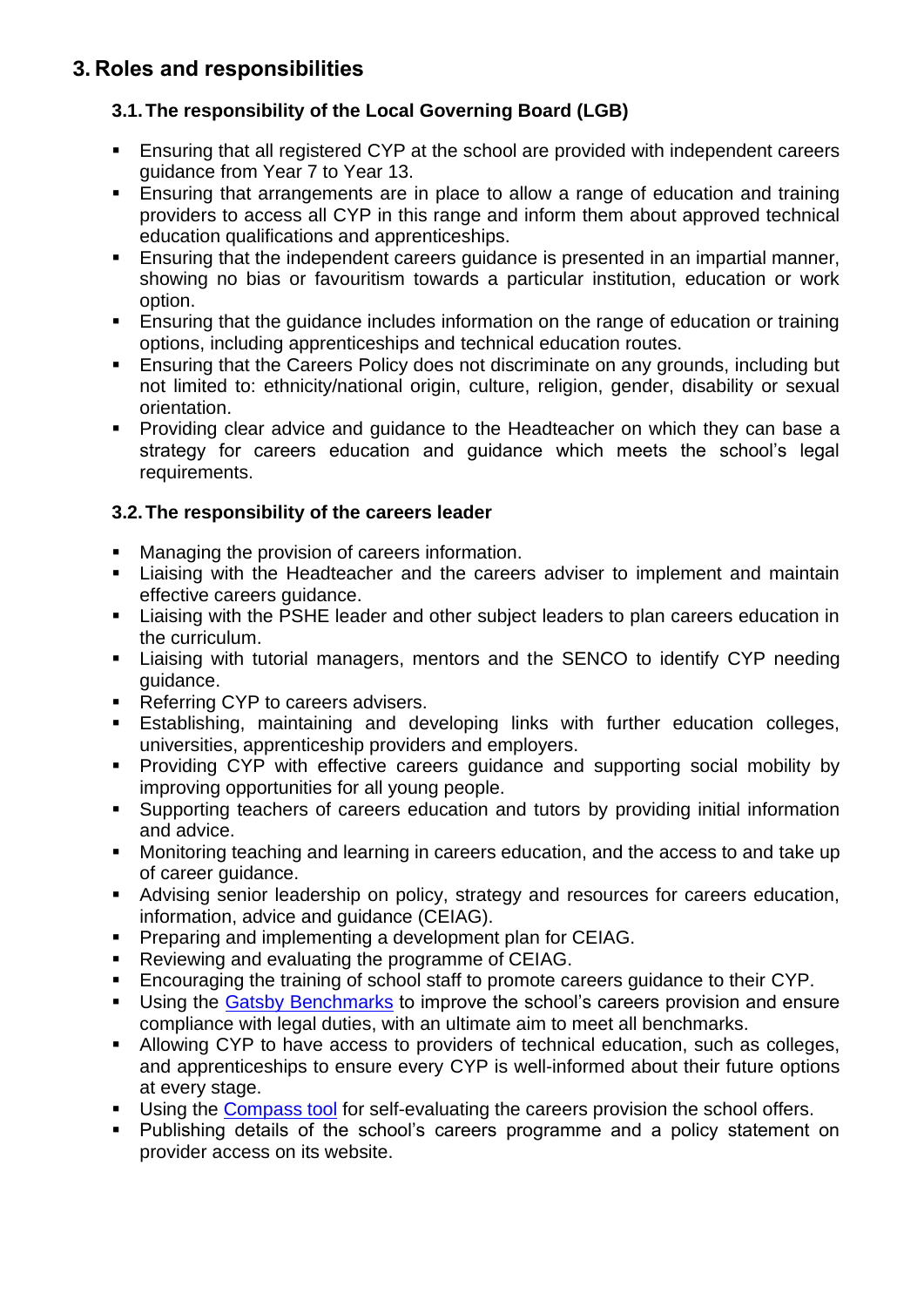#### <span id="page-4-0"></span>**3.3.The responsibility of the careers adviser**

- Reporting regularly to the careers leader, regarding CYP progress and the effectiveness of the school's career plan.
- Providing a thorough, personalised career service throughout the school.
- Staying up-to-date with relevant CPD and developments in the CEIAG sector.
- Producing careers information and guidance through online and hard copy literature, and visual displays in school.
- Organising workshops for CYP and actively promoting the careers service in-house at open evenings, presentation days, assemblies and parents' evenings.
- Developing incentives and initiatives which actively encourage CYP to sign up to the school's career service.
- Attending regular meetings with the careers leader to discuss the school's career plan.
- **EXP** Arranging meetings and follow-up appointments with CYP who are interested in the careers service.

#### <span id="page-4-1"></span>**3.4.The responsibility of the teaching staff**

- Ensuring careers education is planned into their lessons.
- Attending any relevant CPD or training to ensure they are up-to-date with the school's careers plan.
- Promoting careers guidance in the classroom through visual aids.
- Creating a learning environment that allows and encourages CYP to tackle real life challenges, manage risks and develop skills that can be applied to the workplace.

## <span id="page-4-2"></span>**4. A stable careers programme**

The Trust has its own careers programme in place which meets the requirements of the eight [Gatsby Benchmarks.](http://www.gatsby.org.uk/education/focus-areas/good-career-guidance) The programme will be reviewed termly against the benchmarks to ensure it remains on target.

A careers leader will ensure the leadership and coordination of a high-quality careers programme. The careers leader is recruited alongside the suggested requirements to ensure the role is correctly fulfilled. The name and contact details of the careers leader will be published on each school website.

A careers adviser will be appointed to support the careers leader and to provide individual, tailored careers guidance to CYP.

Details of the school's careers plan will be published on the school website inviting CYP, parents, teachers, Governors and employers to provide feedback.

The Assistant Headteacher or other relevant staff members will work with enterprise coordinators to build careers and employer engagement plans to broaden the range of guidance that CYP have access to.

The school will work towards the [Quality in Careers Standard](http://www.qualityincareers.org.uk/) to support the development of their careers programme, ensuring the programme is reviewed termly to ensure it is in line with the required standards.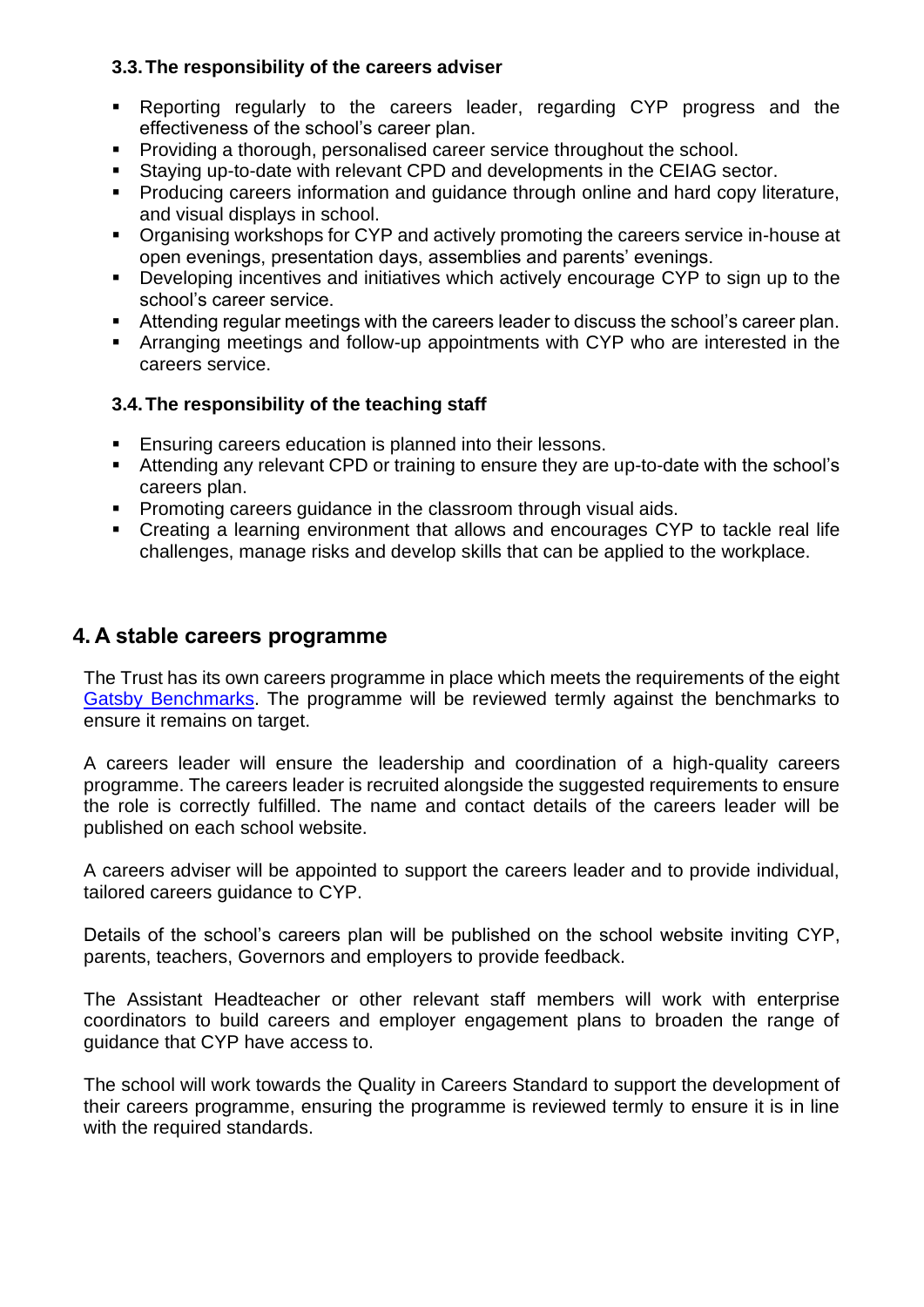# <span id="page-5-0"></span>**5. Labour market information**

The Trust will ensure every CYP, and their parents, has access to good-quality information about future study options and labour market opportunities.

CYP and their parents will be referred to the National Careers Service which offers information and professional advice via a website, helpline and web chat.

The Trust will ensure CYP and their parents understand the value of finding out about the labour market, and support them in accessing this information. CYP and their parents will be provided with information on the benefits of understanding the labour market, including the salaries and promotion opportunities for different jobs, and the volume and location of vacancies across different sectors.

The Trust will ensure that all CYP, by the age of 14, have accessed and used information about career paths and the labour market to inform their decisions on study options.

The Trust will provide CYP with the necessary links and information that will enable them to access this. Access will be monitored to review whether CYP are making the most of the service, and if not, what can be done to ensure they do.

The Trust will make use of local enterprise partnerships to provide CYP with presentations and workshops on the local labour market and employer expectations. The information provided through the partnership will be used to shape career guidance and workshops in schools.

To support social mobility, the Trust will work to raise CYP's aspirations and tackle stereotypical assumptions. Interventions will be used to tackle gender stereotypes; arrangements will be made for CYP to talk to employees who work in non-stereotypical jobs to raise awareness of the range of careers that science, technology, engineering and maths (STEM) qualifications lead to.

# <span id="page-5-1"></span>**6. Addressing the needs of children & young people**

The Trust's careers programme will aim to raise the aspirations of all CYP whilst being tailored to individual needs. The programme will inform CYP of the range of opportunities available to them, encouraging them to aim higher and make choices relevant to what they feel they can achieve.

All forms of stereotyping will be prohibited in the careers advice and guidance that is provided, to ensure CYP from all backgrounds, gender and diversity groups, and those with SEND, can consider the widest possible range of careers.

Comprehensive and accurate records will be kept to support the career development of CYP. These will be stored securely in the Pastoral Office. The school will allow access to this information, should a CYP or their parent request it.

The Trust will collect and analyse destination data to assess how well the careers programme is countering stereotypes and raising aspirations. The data will be reviewed by the Careers leader annually to base further development of each school's career guidance plan on the results and areas of success or failure.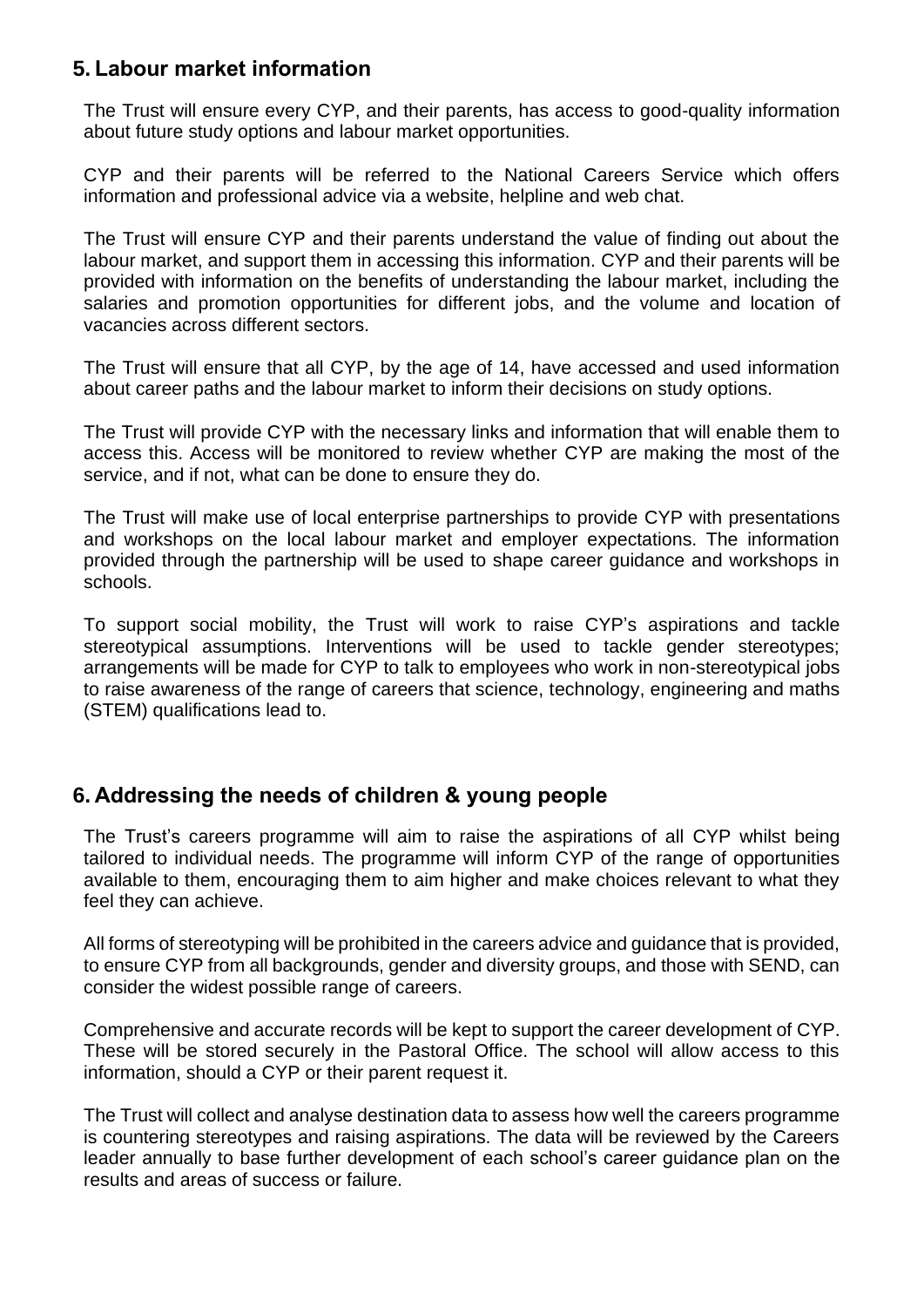# <span id="page-6-0"></span>**7. Targeted support**

The Trust will work with the LA to identify CYP who are in need of targeted support or those who are at risk of not participating in post-16 pathways. Agreements will be made over how these CYP can be referred for support drawn from a range of education and training support services available locally.

The Trust will ensure that CYP understand the programmes available to support them and the financial costs associated with staying in post-16 further education.

To support CYP who are likely to need support with post-16 participation costs, such as those with SEND, the Trust will work with the Local Authorities and local post-16 education or training providers to share CYP data and ensure these CYP receive such support.

The Trust will ensure that CYP are aware of the 16-19 Bursary Fund, which has been devised to support those individuals with a financial hardship. CYP will be advised of how to access this funding and who they should speak to in order to find out more information.

The careers leader will engage with the Safeguarding Officer for LAC and previously LAC to ensure they know which CYP are in care/are care leavers, to understand their additional support needs and to ensure that any personal education plans can inform careers advice.

## <span id="page-6-1"></span>**8. Children & young people with SEND**

The Trust will ensure that careers guidance is differentiated, if appropriate, and based on high aspirations and a personalised approach.

All staff working with CYP will support them to develop the necessary skills and experience to succeed and fulfil their potential.

The Trust will work with families of CYP to help them understand what career options are available.

Careers guidance and experience will be tailored to CYP based on their own aspirations, abilities and needs. Surveys will be conducted to find out individual CYP's aspirations; the results will be used to personally tailor careers guidance.

Careers guidance will take account of the full range of relevant education, training and employment opportunities. It will inform CYP about the ways employees with SEND are supported in the workplace, and how jobs can be adapted to fit a person's abilities.

The Trust will build partnerships with businesses and other employers, employment services, and disability and other voluntary organisations. CYP will be prepared for encounters with employers and provided with any special support that will allow them to benefit fully from the experience.

The Trust will provide enhanced transition support for Year 11 CYP for their post 16 progression. This is documented in the Moving on Plan for CYP with an EHCP.

Careers guidance will focus on a CYP's career aspirations and the post-16 options which are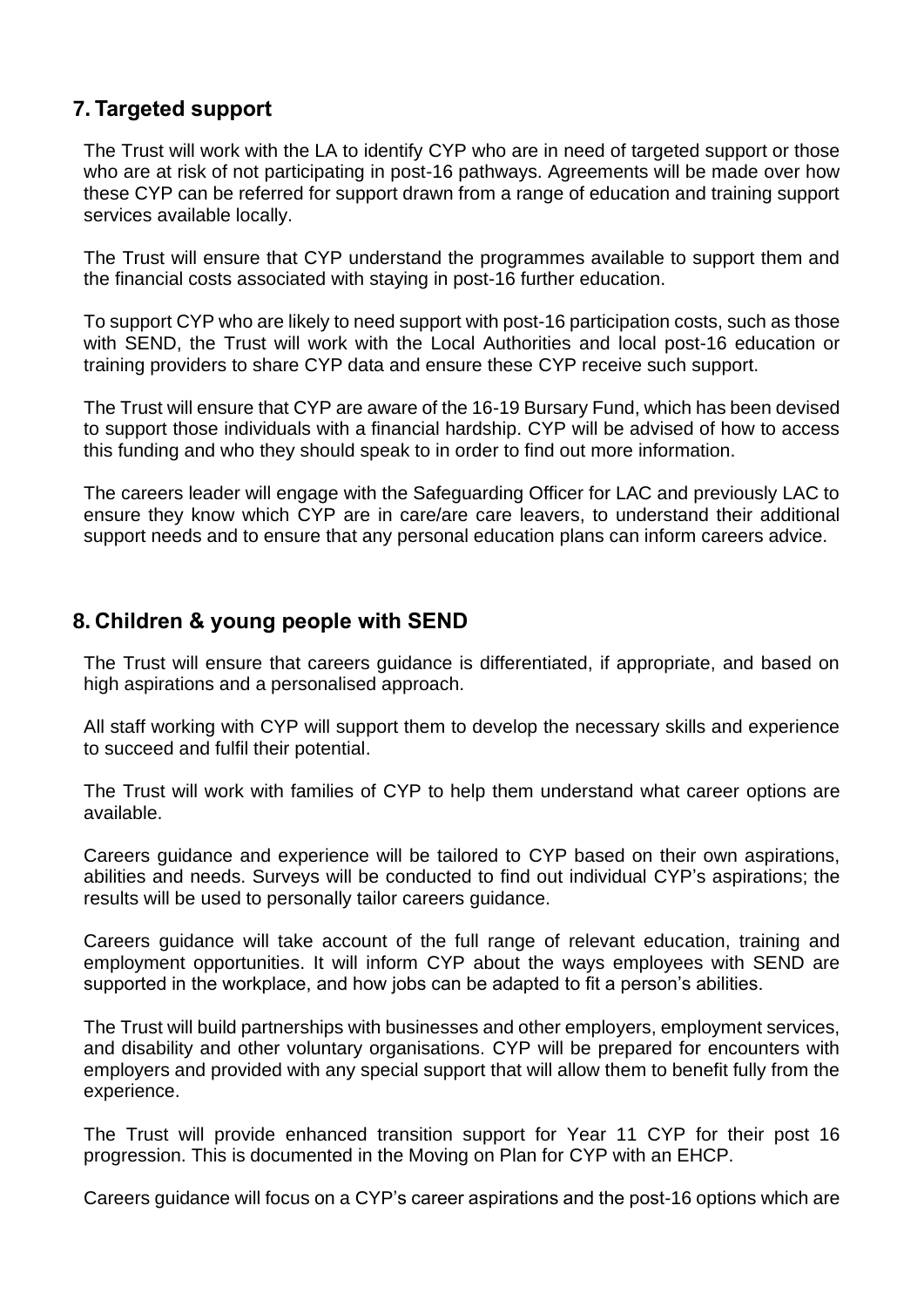most likely to give the CYP a pathway into employment or higher education.

The SEND local offer will be utilised; annual reviews for a CYP's education, health and care plan (EHCP) will be informed by good careers guidance.

When arranging work experience for CYP, the Trust will work with the employer to determine any additional support that will be needed during the work placement.

## <span id="page-7-0"></span>**9. Curriculum**

The Trust will work to encompass careers education and guidance into subjects across the curriculum. All teachers will be asked to support the career development of young people in their role and through their subject teaching.

The Trust will ensure that every CYP is exposed to the world of work by the age of 14. CYP are expected to study the core academic subjects at GCSE, including English, maths, and science.

The Trust will engage with local employers, businesses and professional networks, inviting visiting speakers with whom CYP can relate to.

Every year, from the age of 11, CYP will participate in at least two meaningful encounters with an employer; at least one of these encounters will be with a STEM employer or workplace. These encounters will include:

- Careers events such as careers talks, careers carousels and careers fairs.
- **EXECT** Transitions skills workshops such as CV workshops and mock interviews.
- Mentoring and e-mentoring.
- Employer delivered employability workshops.
- Business games and enterprise competitions.
- Careers provision and education.

The life skills curriculum also supports CYP with careers education and guidance to help our CYP make informed decisions about their future career pathway and options choices.

For an overview of the careers programme for CYP from Years 7-11 please refer to Appendix 2.

## <span id="page-7-1"></span>**10. Work experience**

We believe that every student should have first-hand experiences of the workplace through work visits, work shadowing and / or work experience to help their exploration of career opportunities, and expand their networks.

The Trust will ensure that all CYP have had at least one experience of a workplace by the age of 16.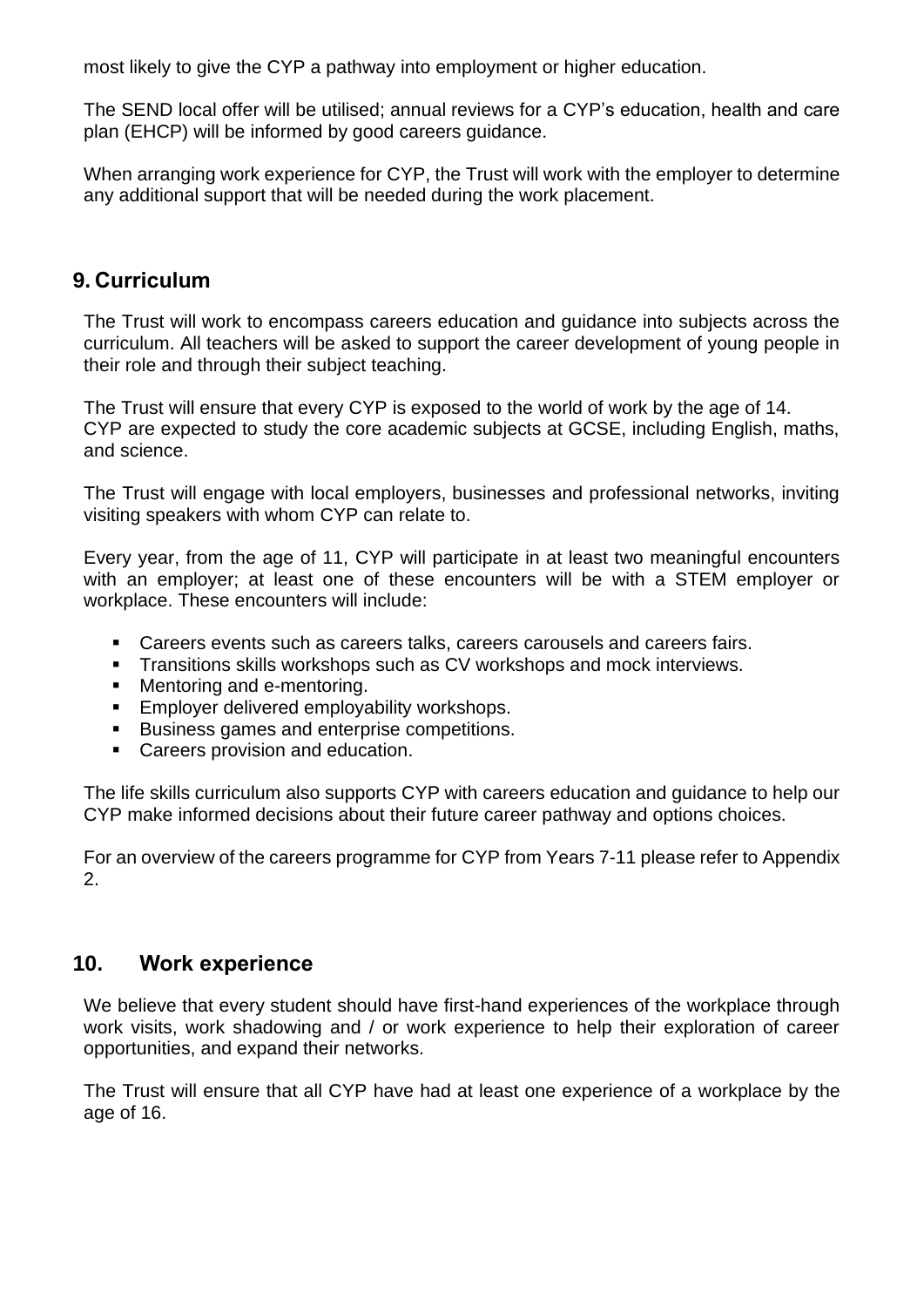# <span id="page-8-0"></span>**11. Further education (FE)**

The Trust will provide CYP with a range of information and opportunities to learn about education, training and career paths throughout their school life, to prevent last minute decision-making.

CYP will be encouraged to use information tools, such as websites and apps, which display information about opportunities Education and training providers will have access to all CYP in Years 7 to 11 for the purpose of informing them about approved technical education qualifications and apprenticeships.

The Trust will ensure that there are opportunities for providers to visit the school and speak to CYP in Years 7 to 11 by maintaining connections with providers of further education and apprenticeships, and arranging regular visits, presentations and workshops.

A range of opportunities for visits from providers offering other options, such as FE will also be provided.

Provider Access Policy statements for each school will be published on each school website and will include:

- Any procedural requirements in relation to requests for access.
- Grounds for granting and refusing requests for access.
- Details of premises or facilities to be provided to a person who is given access.

## <span id="page-8-1"></span>**12. Personal guidance**

All CYP will be provided with opportunities for personal guidance interviews with a qualified careers adviser. Such interviews will take place by the time the CYP finishes Year 11.

Careers advisers will meet the professional standards outlined by the [Career Development](http://www.thecdi.net/Professional-Register-)  [Institute.](http://www.thecdi.net/Professional-Register-) The school will integrate personal guidance interviews within the pastoral system so that they can be followed up by the form tutors or equivalent.

Careers advisers working with CYP with SEND will use the outcome and aspirations in the EHCP to focus discussions.

Careers advisers working with LAC or care leavers will use their personal education plan to focus discussions. These CYP will have a named adviser who will build a relationship with them to better understand their individual needs.

## <span id="page-8-2"></span>**13. Information sharing**

The Trust will provide the relevant information about all CYP to the Local Authority support services including:

- Basic information, such as the CYP's name or address.
- Other information that the LA requires to support the CYP to participate in education or training to track their progress, including the 'where now?' checklist.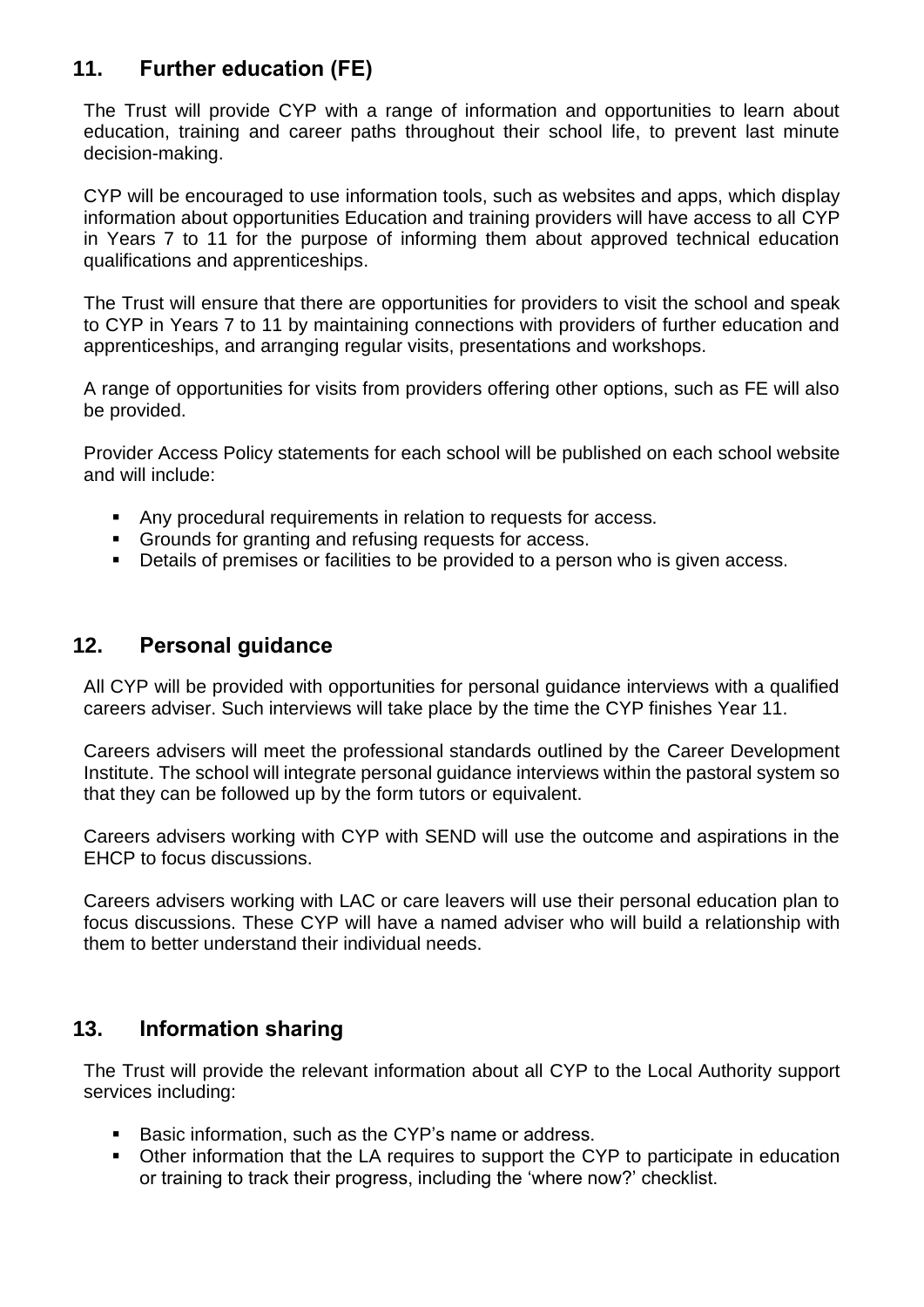The Trust's privacy notice under our GDPR policy offers CYP and their parents the opportunity to ask for personal information not to be shared.

Local Authorities will be notified, as early as is possible, whenever a 16 or 17-year-old CYP leaves an education or training programme before completion. Each school will agree on local arrangements for ensuring these duties are met.

## <span id="page-9-0"></span>**14. Assessment, monitoring, evaluation and reviewing**

We are keen to measure the impact of our careers programme across the Trust and constantly monitor our careers policy it to ensure maximum effectiveness.

All guidance sessions build on previous discussions and use up-to-date information about a CYP's progress in learning, their personal development and their career development.

At the end of each guidance session, the Careers Advisor will record the main points discussed, alongside any action points. These records are then made available for use in further meetings.

CYP's feedback will be sought and acted upon at the end of their career guidance meetings. CYP's performance on work experience is monitored and reported on by staff visiting and feedback from placement providers.

Destinations of CYP at the end of Year 11, 12 and 13 are tracked and, where applicable, used to inform development of the careers entitlement.

Systematic planned evaluation takes place on a rolling basis; this includes career questionnaires.

The governing board, in conjunction with the Assistant Headteacher or other relevant staff members, will review this policy on an annual basis, taking into account the success of supporting CYP in accessing post-16 education and training.

The Assistant Headteacher or other relevant staff members will make any necessary changes to this policy, and send it to the Clerk to the Trust's Boards for Trustee approval and circulation to members of staff.

We are keen to gain feedback from a range of stakeholders including parents, CYP, teachers and employers. If you would like to give us feedback about our careers programme, please get in touch via the school website.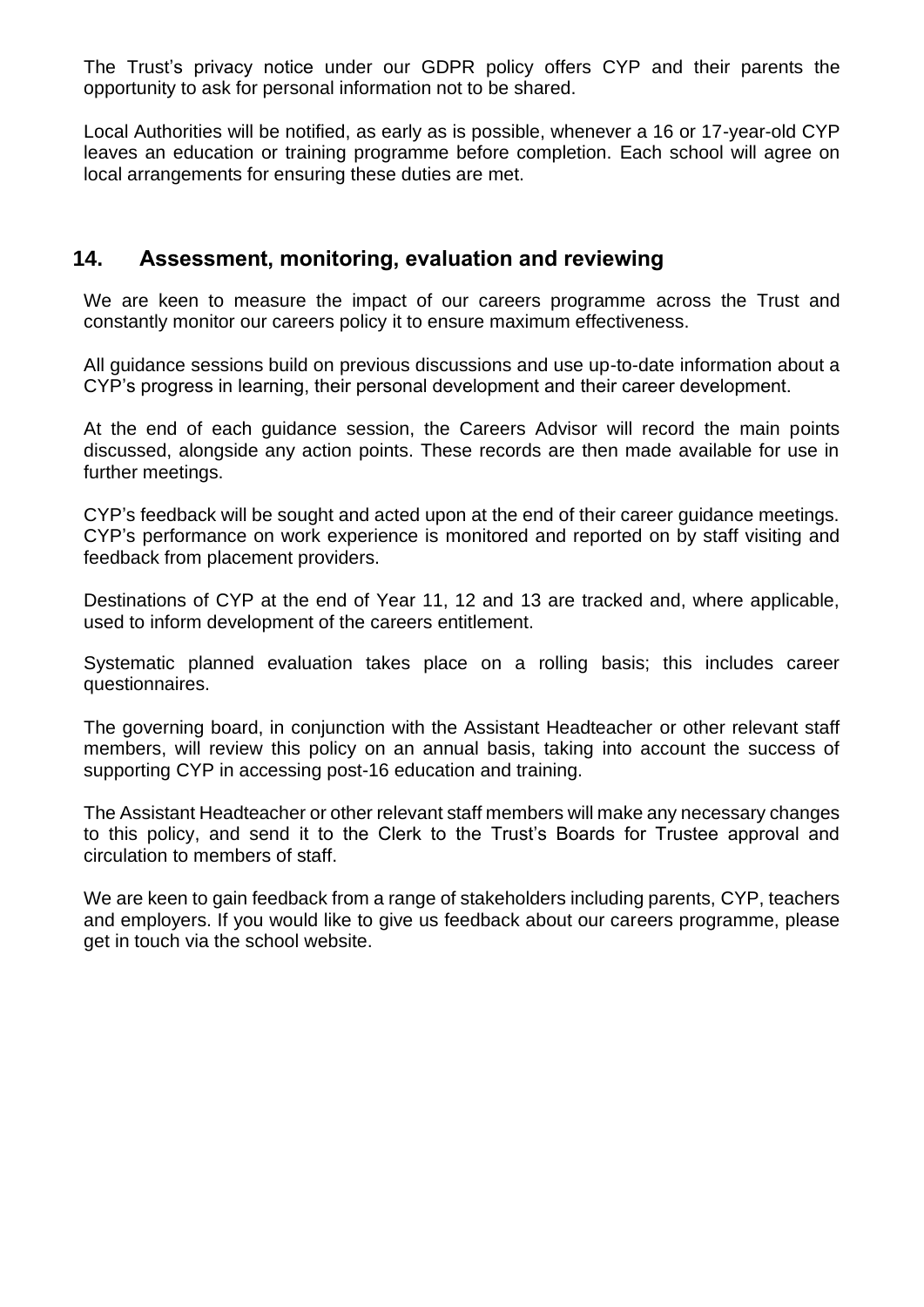# <span id="page-10-0"></span>**15. Appendix 1 - Provider Access Policy statement**

#### **Introduction**

As specified in the October 2018 Department of Education Careers guidance and access for education and training providers paper, this policy statement sets out the school's arrangements for managing the access of providers to CYP at the school for the purpose of giving them information about the provider's education or training offer. This complies with the school's legal obligations under Section 42B of the Education Act 1997.

#### **CYP entitlement**

All CYP in years 7-11 are entitled:

- to find out about technical education qualifications and apprenticeship opportunities as part of a careers programme which provides information on the full range of education and training options available at each transition point;
- to hear from a range of local providers about the opportunities they offer, including technical education and apprenticeships – through options events, assemblies and group discussions and taster events;
- to understand how to make applications for the full range of academic and technical courses.

#### **Access for Providers**

A number of events are integrated into the school careers programme which would potentially offer providers an opportunity to come into school to speak to students and/or their parents. The school calendar varies from year to year so providers need to contact the member of staff named above to identify the most suitable opportunity. The events are usually arranged well in advance so it is essential that providers contact us early in the academic year to be involved in our planning. Access to students and/or parents will be granted on the understanding that information and guidance offered by providers is related to careers information relevant to the key stage and student groups and fits within the schools careers programme and curriculum. Providers will be expected to meet the school's safeguarding requirements which can be found in the Safeguarding Policy Statement accessible on the school website.

#### **Opportunities for access**

We are always actively looking to secure partnerships, work experience placements and talks from outside agencies to broaden our CYP horizons. We believe that it is essential that all of our CYP have meaningful exposure to businesses and employers in order to enhance their understanding of potential career routes when leaving school.

Our careers policy includes the events and services we offer which enable you to speak to CYP and/or their parents/carers.

#### **Bespoke presentations**

These allow you to deliver presentations and speak to a large body of CYP in either an assembly time slot (15 minutes) or one-hour lesson slot.

#### **Employer-led skills seminars/workshops**

Careers seminars give you a chance to develop the careers education of Marches CYP by teaching them application and interview skills, or providing insights about a particular industry.

#### **Premises and facilities**

The school will make the main hall, classrooms or private meeting rooms available for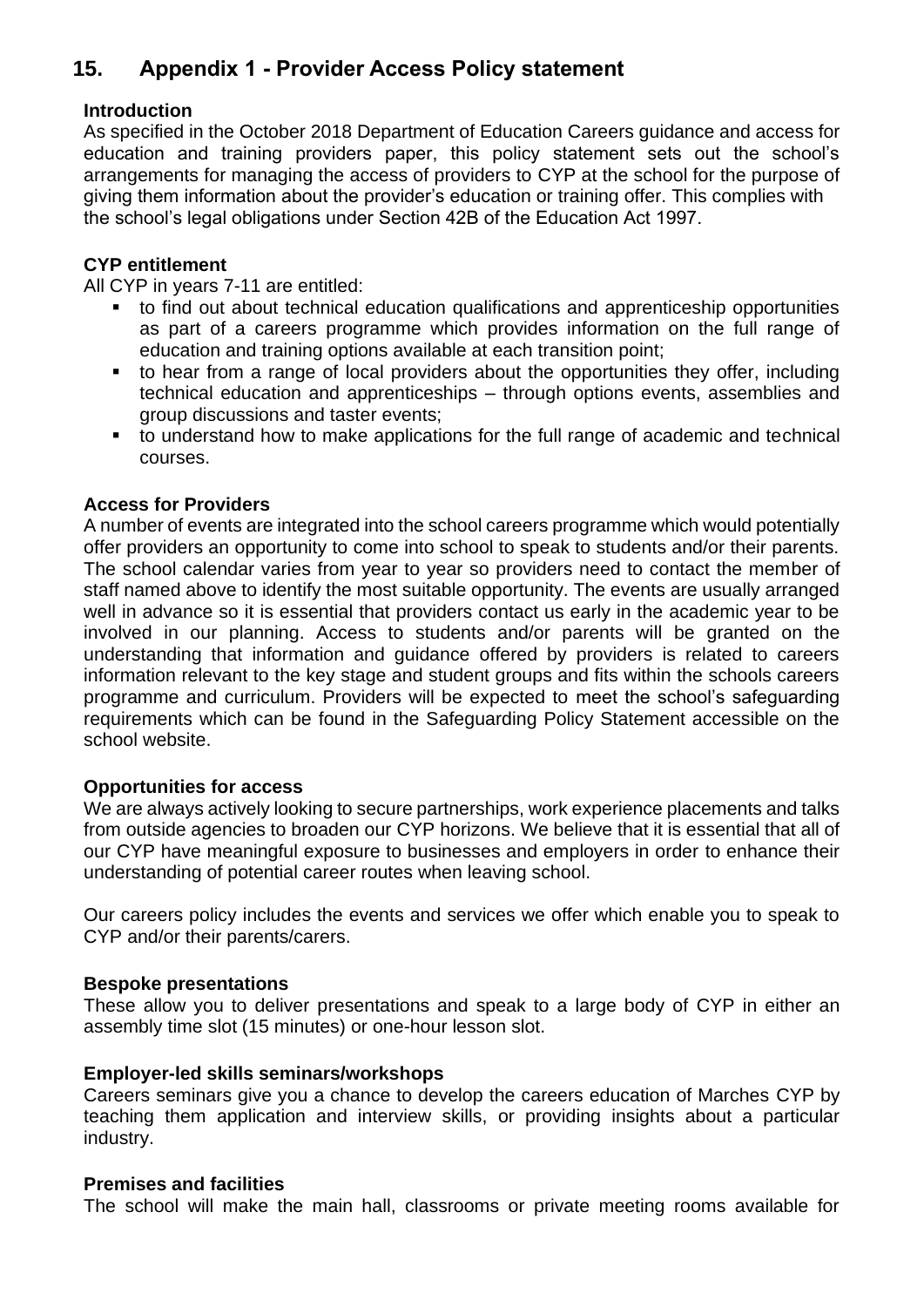discussions between the provider and CYP, as appropriate to the activity.

#### **Management of provider access requests**

A provider wishing to request access should contact the Careers Lead for each school (listed below).

Providers are welcome to leave a copy of their prospectus or other relevant course literature at the Main Reception.

**The Grove** Hugh Jackson [Hugh.Jackson@mmat.co.uk](mailto:Hugh.Jackson@mmat.co.uk)

**The Marches Academy** Adrian Holmes [Adrian.Holmes@mar.mmat.co.uk](mailto:Adrian.Holmes@mar.mmat.co.uk)

**Shrewsbury Academy** John Tomkinson [John.Tomkinson@shr.mmat.co.uk](mailto:John.Tomkinson@shr.mmat.co.uk)

**Sir John Talbot** TBC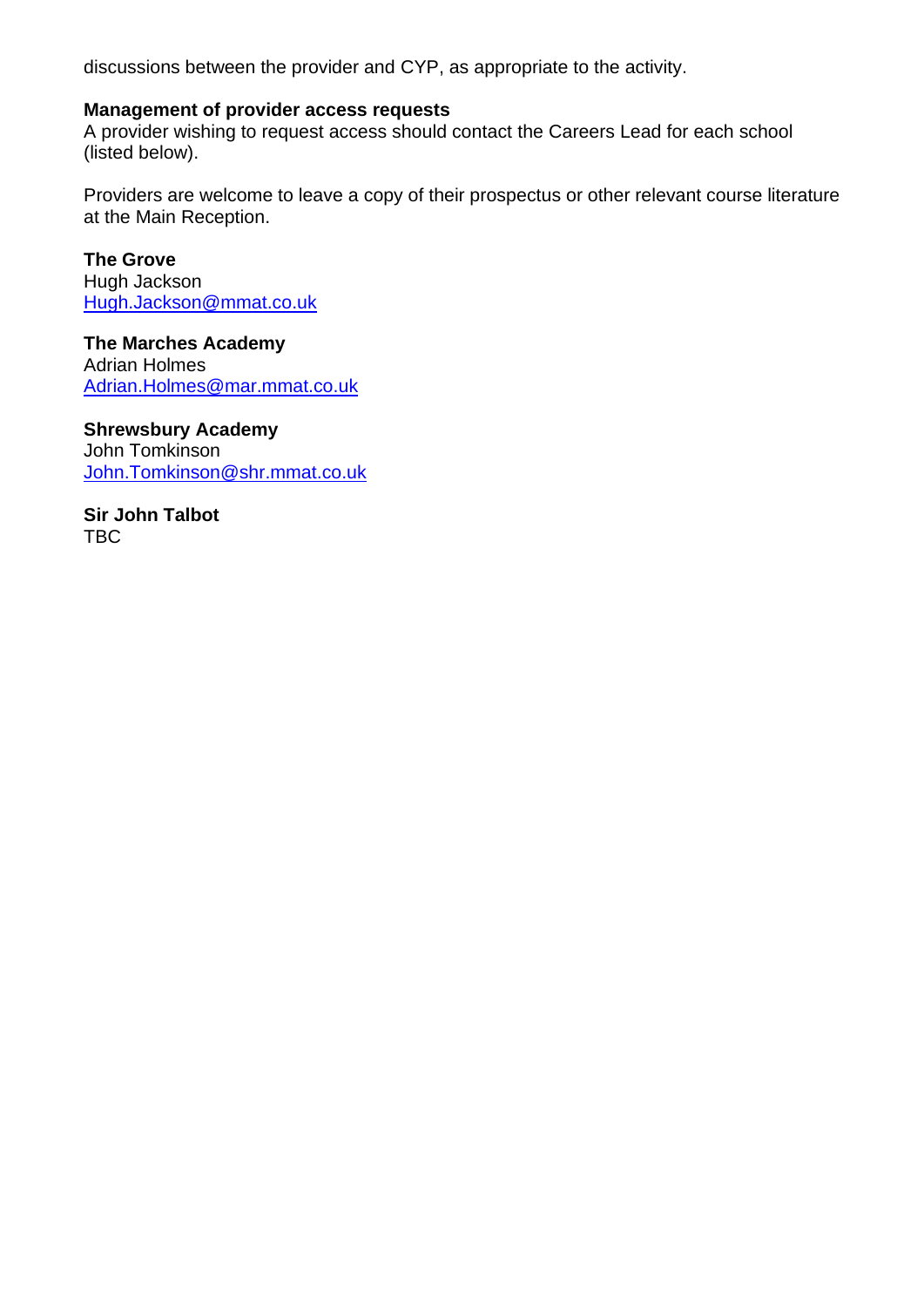# <span id="page-12-0"></span>**16. Appendix 2 – SJT Provider Access Statement**

Careers education at the Trust is embedded in school life through Citizenship lessons, within the curriculum developing the LORIC skills and through participation in the Marches Futures programme, a bespoke challenge and rewards scheme which supports our learners in developing a set of work and life skills vital for success in 21st Century Britain.

At every stage CYP can expect to attend workshops and careers events delivered by careers professionals, employers and post 16 and further education providers.

CYP and their families are encouraged to use a range of careers software: iCould Careers, Kudos and Unifrog.

| Year <sub>7</sub> | Self-awareness                                          |  |  |
|-------------------|---------------------------------------------------------|--|--|
|                   | Decision making                                         |  |  |
|                   | Changing the world of work                              |  |  |
|                   | Chocolate bar related careers                           |  |  |
|                   | Career pathways                                         |  |  |
|                   | Famous careers                                          |  |  |
|                   | <b>Industry Speakers</b>                                |  |  |
|                   | Marches Futures Challenge                               |  |  |
|                   | <b>Career Aspiration</b>                                |  |  |
|                   |                                                         |  |  |
| Year <sub>8</sub> | Job categories and career planning                      |  |  |
|                   | Working conditions past and present                     |  |  |
|                   | Changing job market                                     |  |  |
|                   | Stereotyping                                            |  |  |
|                   | <b>Budgeting</b>                                        |  |  |
|                   | <b>Employability skills</b>                             |  |  |
| Year <sub>9</sub> | Options and decision making                             |  |  |
|                   | Carer research, The importance of impartial information |  |  |
|                   | Exploring the labour market                             |  |  |
|                   | Challenging stereotypes and inequalities                |  |  |
|                   | Post 16 pathways                                        |  |  |
| Year 10           | Applying for a job                                      |  |  |
|                   | Marches Futures Challenge                               |  |  |
|                   | <b>Kudos</b>                                            |  |  |
|                   | Work experience                                         |  |  |
|                   | Earning money and understanding tax                     |  |  |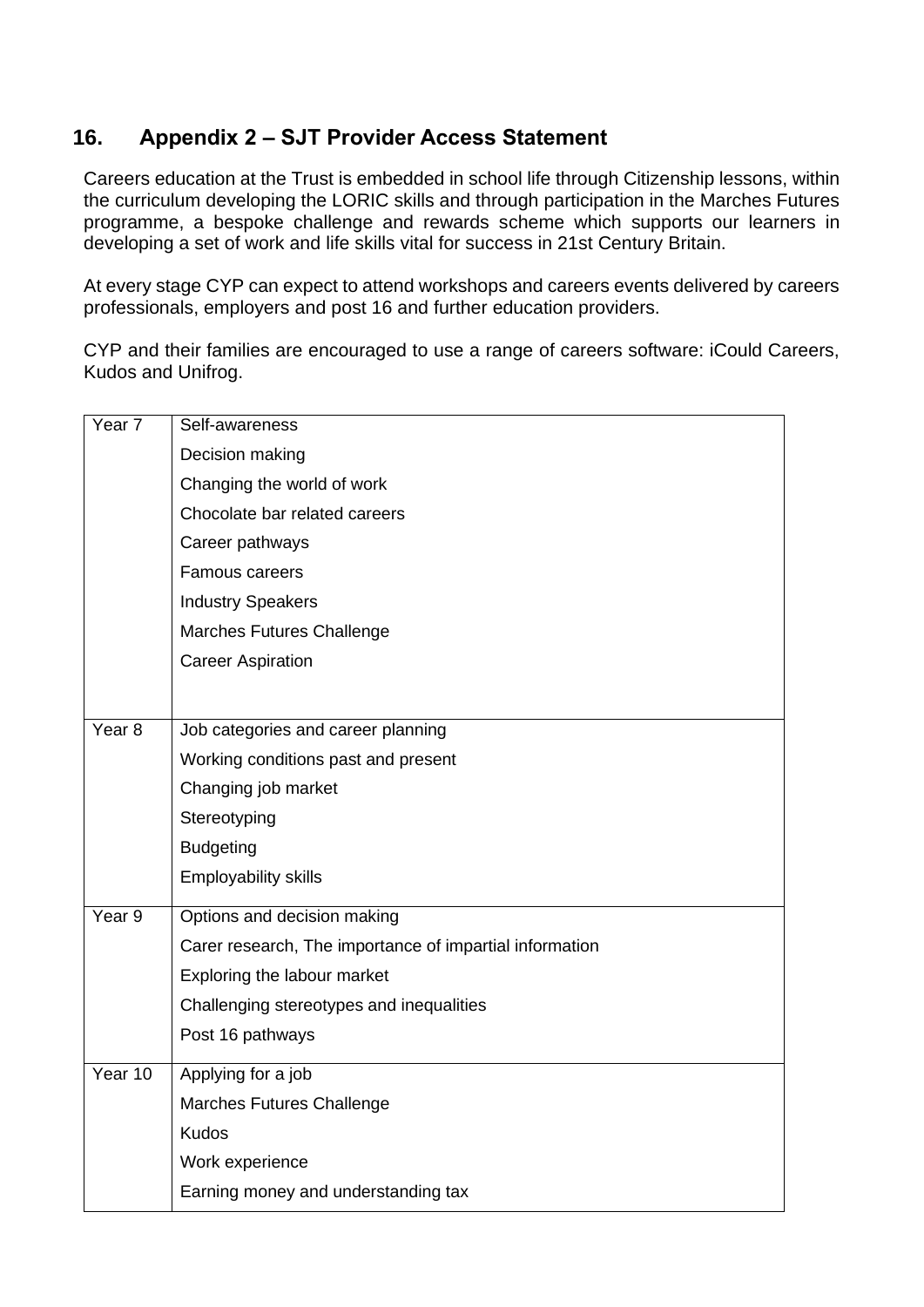|                 | <b>Apprenticeship Show</b>                                        |
|-----------------|-------------------------------------------------------------------|
|                 |                                                                   |
| Year 11         | Duke of Edinburgh                                                 |
|                 | Sixth Form taster days, NSC taster days (TBC)                     |
|                 | External P16 provider talks                                       |
|                 | <b>Sixth Form Interviews</b>                                      |
|                 | Apprenticeship assembly                                           |
|                 | Careers assemblies                                                |
|                 | Landau                                                            |
|                 | Vocational curriculum                                             |
|                 | <b>Armed Forces</b>                                               |
|                 | <b>NCS</b>                                                        |
|                 | CYP and their families are encouraged to use the Unifrog Software |
|                 |                                                                   |
| KS <sub>5</sub> | Unifrog Post 18 introduction                                      |
|                 | Work experience applications – research, CVs and covering letters |
|                 | Forum - thinking about University                                 |
|                 | Forum – introducing apprenticeships                               |
|                 | Forum intro to student finance                                    |
|                 | One to one Interviews with independent careers advisor            |
|                 | Forum researching courses                                         |
|                 | Using Unifrog for course and apprenticeship options               |
|                 | <b>UCAS Fair</b>                                                  |
|                 | Work experience preparation                                       |
|                 | Work experience week                                              |
|                 | Introduction to UCAS applications                                 |
|                 | Forum choosing between universities                               |
|                 | Personal statement clinics                                        |
|                 | Oxbridge/Med/Vet preparation                                      |
|                 | Applying for Student finance                                      |
|                 | Apprenticeship applications                                       |
|                 | UCAS meetings for course choice with Hof6                         |
|                 | Mock interview practice                                           |
|                 | Support for making Firm and Insurance Choices                     |